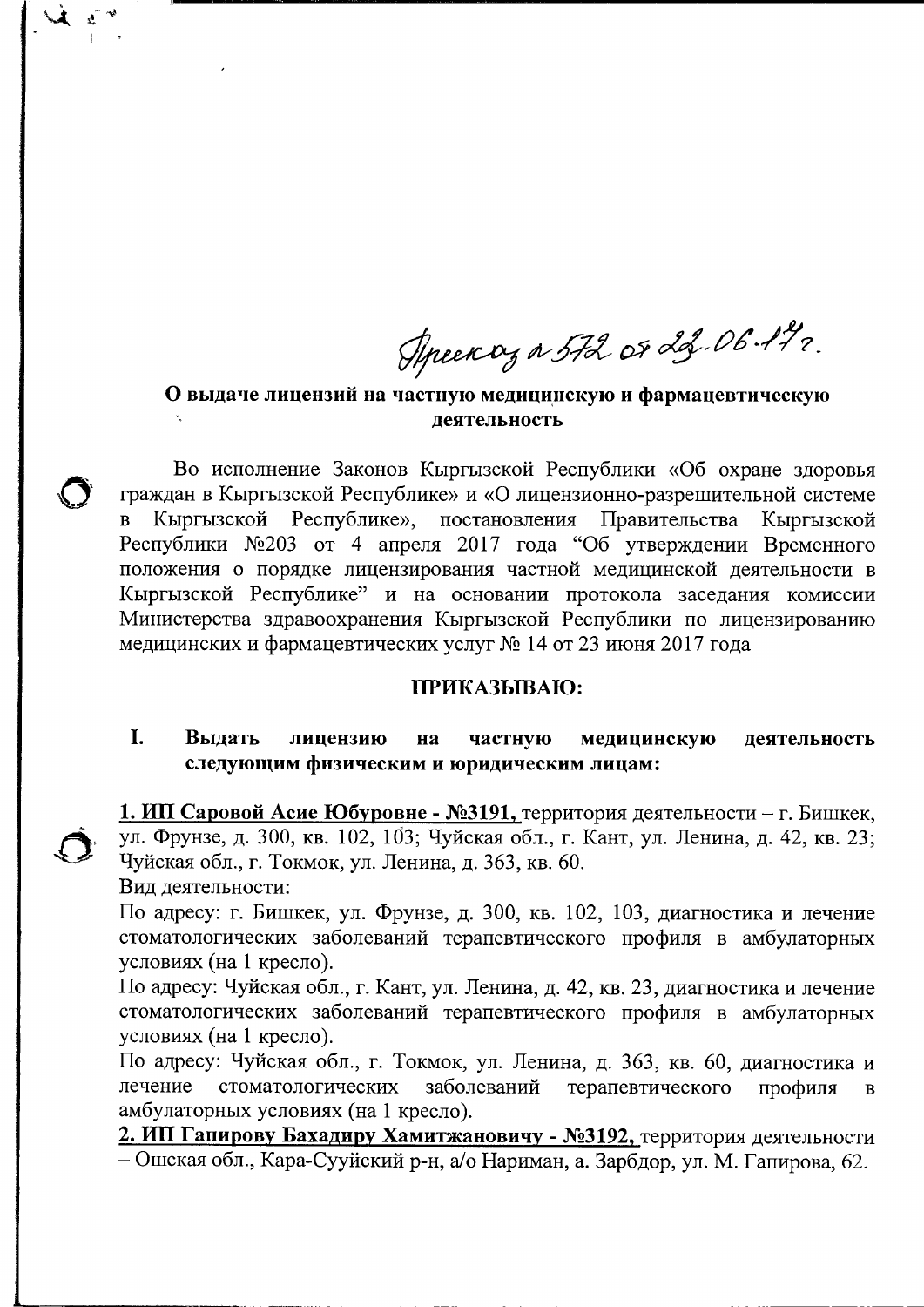Вид деятельности: диагностика и лечение педиатрических, терапевтических, оториноларингологических и стоматологических заболеваний терапевтического, хирургического и ортопедического профилей (на 2 кресла), оказание услуг семейного врача, проведение физиотерапевтических процедур в амбулаторных условиях.

3. ИП Байчороевой Асире Шейшеновне - №3193, территория деятельности – г. Бишкек, ул. Московская, д. 136, кв. 3.

Вил леятельности: диагностика офтальмологических забоеваний, проведение функциональной диагностики (ЭХО-КГ), УЗ-диагностики в амбулаторных условиях.

4. ОсОО "Аптека-Форте" - №3194, территория деятельности - Жалал-Абадская обл., Сузакский р-н, с. Сузак, ул. Дакан-Палван, д. 9.

Вид деятельности: диагностика и лечение терапевтических, кардиологических и неврологических заболеваний, оказание услуг семейного врача в амбулаторных условиях.

5. ОсОО «Санмед-Восток-Бишкек» - №3195, территория деятельности - г. Бишкек, пр. Ч. Айтматова, 17/1.

Вид деятельности: проведение медицинского освидетельствования трудовых мигрантов выезжающих в Российскую Федерацию из Кыргызской Республики в амбулаторных условиях.

### II. Выдать лицензию на частную фармацевтическую деятельность следующему физическому лицу:

1. ОсОО «ПРОМЕД»-5073, территория деятельности КР,

- г. Бишкек, ул. Токтогула, 84/1 (аптека).

じえ い

Вид деятельности: реализация лекарственных средств.

# Ш. Внести в Перечень заявленные аптечные учреждения:

# 1. ОсОО «НЕМАН - ФАРМ», территория деятельности КР,

- Чуйская обл., Аламудунский р-н, с. Лебединовка, пр. Ленина-Октябрьская, б/н (аптечный пункт).

Вид деятельности: реализация лекарственных средств.

2. ОсОО «Фармстор», территория деятельности КР,

- г. Бишкек, ул. Медерова, 44/1, Торговый гипермаркет «Оптомаркет Бишкек» (аптечный пункт);

- г. Бишкек, пр. Мира, 97/1, ТД «Народный» (аптечный пункт);

- г. Бишкек, ул. Нуркамал, 29, ТД «Народный» (аптечный пункт).

Вид деятельности: реализация лекарственных средств.

Батыралиев 2017 г.